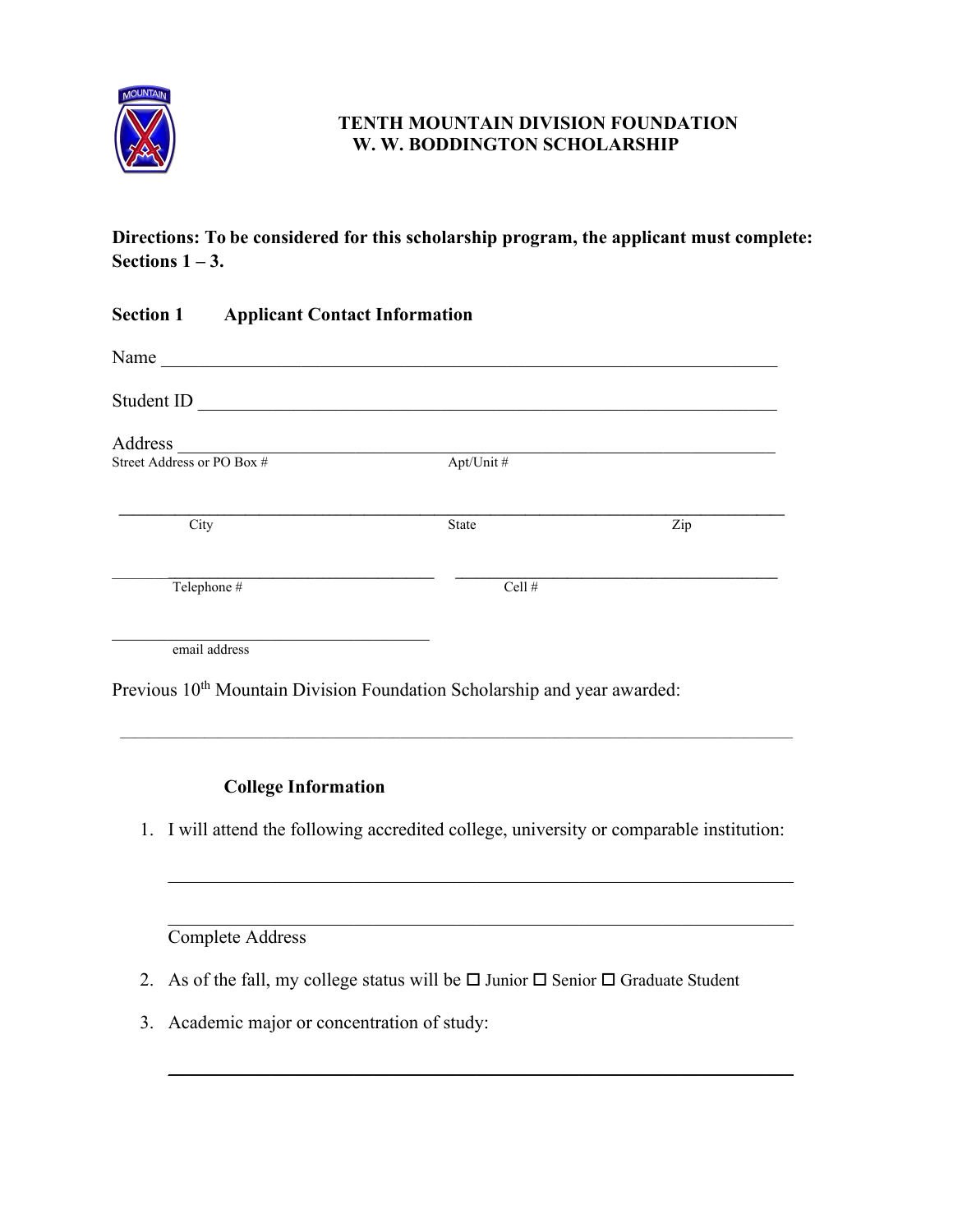#### **Junior College/Technical Program Applicants**

#### **Junior College/Accredited Technical school applicant**

**Documentation required:** Copy of an official transcript demonstrating successful completion of 1 year (and/or 30 credit hours or the equivalent provided by your institution). If applicant is currently engaged in the 1<sup>st</sup> year academic term that ends later than the April 15 deadline, complete the application with a transcript of your academic work as of April 15 and alert the Scholarship Committee of the delay of the final transcript for the current academic term. The Scholarship Committee will consider the delay of the final transcript on an individual basis.

#### **Junior, Senior, Graduate school applicant**

**Documentation required:** Copy of an official transcript demonstrating successful completion of 2 years (and/or 60 credit hours or the equivalent provided by your institution). If applicant is currently engaged in 2nd year academic term that ends later than the April 15 deadline, complete the application with a transcript of your academic work as of April 15 the Scholarship Committee understands there is a delay in receipt of the final transcript for the current academic term.

Mark "Section 1" for the documents

## **Section 2 W. W. Boddington Scholarship Essay**

The W. W. Boddington Scholarship provides an opportunity for previous  $10<sup>th</sup>$  Mountain Division Scholarship recipients (WWll Descendants).

As a past scholarship recipient, you have demonstrated your direct lineal relationship to a WWII 10<sup>th</sup> Mountain Division soldier. You will submit the following essay for consideration of an additional  $10^{th}$  Scholarship.

**Directions**: Provide an essay expanding upon what you learned about your 10<sup>th</sup> Mountain Division soldier and how you emulate and put into practice the ideals and character traits valued by Bill Boddington, as described in the included William W. Boddington biography. Attach any documentation that supports your essay. Attachments could include copies of awards/special recognition, reference letters (include phone numbers), proof of outstanding achievement, etc. All must be properly cited, preferably in APA 7<sup>th</sup> Ed. format. This essay is 2-5 pages in length, typed in 12 point Times New Roman font, one-inch margins and 1.5 spacing.

### **Section 3 Review and Submittal**

Please review all materials submitted for clarity and relevance. Complete the checklist and enclose it with your other materials in the order indicated on the checklist.

# **Note: Your completed application must be postmarked by April 15.**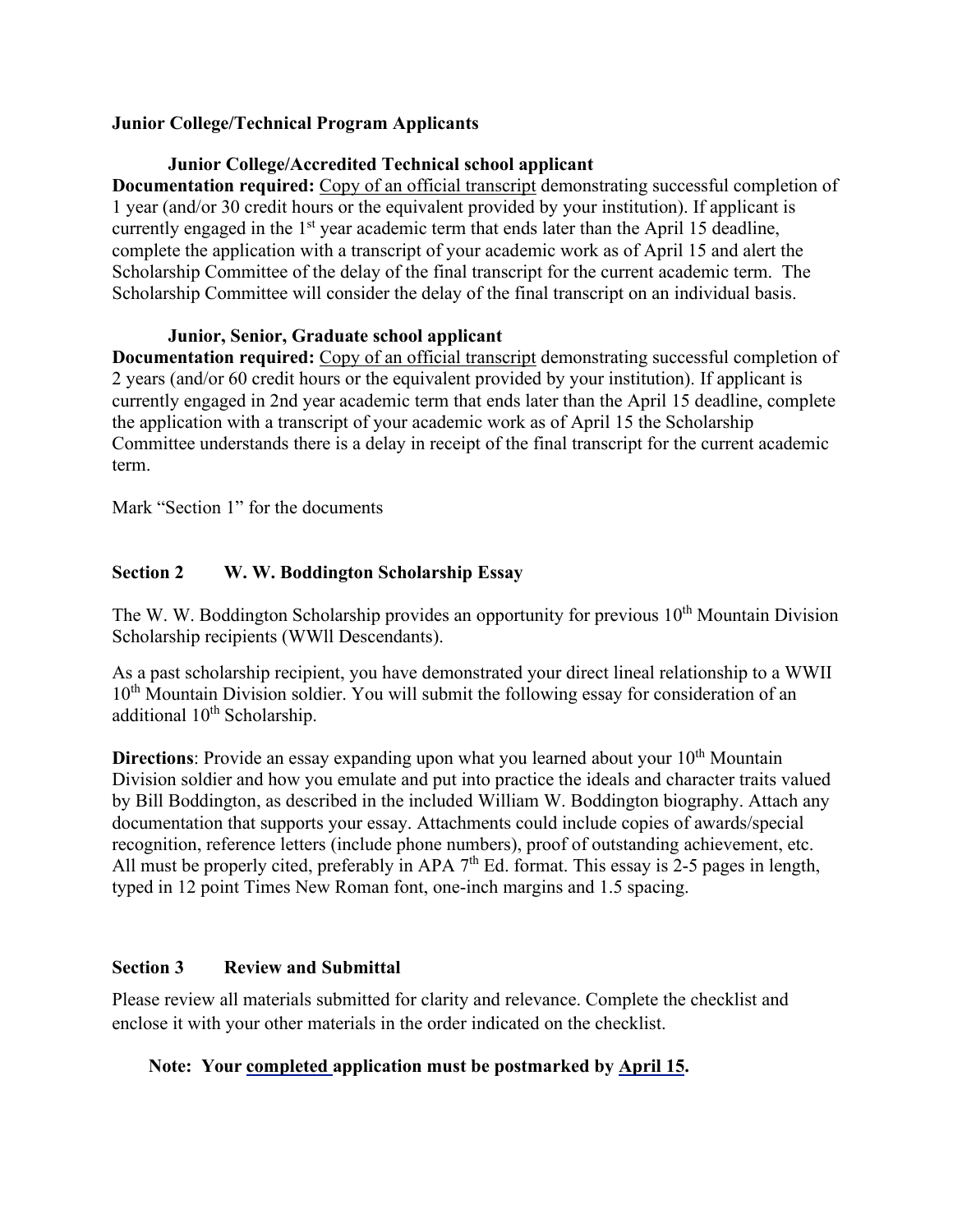Date submitted

Signature

**WILLIAM W. BODDINGTON** was born on November 22, 1910 in Jersey City, New Jersey. He passed away in Colorado Springs, Colorado on November 15, 1996. His sons, John and Tim, survive him. Throughout his life, Boddington modeled the personal traits of service, leadership, courage, integrity, and vision to impact and influence the world in which he lived.

Boddington served in the United States Army from 1941 to 1945. He joined the 10<sup>th</sup> Mountain Division in 1942 and remained with the Division until 1945. During the Division's training at Camp Hale, Colorado, he commanded Company A of the 86th Regiment. As a highly respected commander, the US Army awarded him the Bronze Star for his valor while serving with the 10th Mountain Division in the Italian Campaign.

In addition to his service to his country, as a young athlete, Boddington served on the USA Men's Field Hockey team for the 1932 Summer Olympics in Los Angeles and the 1936 Summer Olympics in Berlin, Germany. Adolph Hitler signed his visa. Following WWII, Boddington continued his love of sports by coaching soccer at Colorado College. In 1990 he was recognized as the "Father" of Colorado College soccer. In 1995 he was among the first group of athletes to be inducted into the Colorado College Athletic Hall of Fame.

Bill Boddington's passion for the 10<sup>th</sup> Mountain Division continued throughout his life. As one of the founders of the Tenth Mountain Division Foundation, he served as President and President Emeritus. For many years, he was the heart and soul of the Foundation. As an honored motivator, innovator and visionary, he led the Tenth Foundation and influenced the National Association through many significant advances, which helped them evolve into the successful organizations they are today.